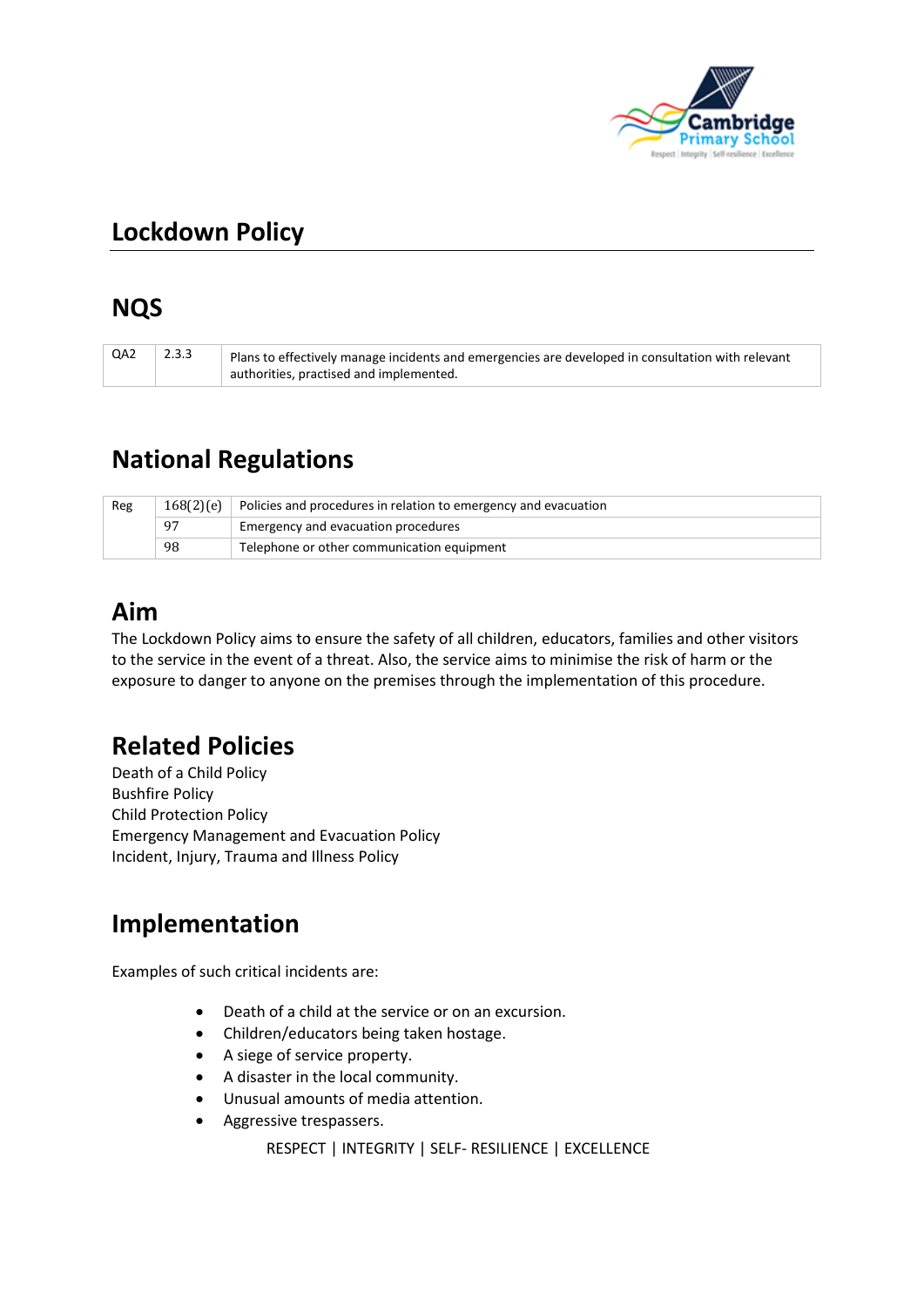

#### **Initial Notification**

If an event takes place that requires a "Lock Down", the following should occur:

- The educator who witnesses the event or issue must try to raise an alarm with the most senior person in charge.
- 000 must be called immediately if the event or issue requires the police, ambulance or fire service to respond.
- The most senior person in charge will determine the need for a "Lock Down" and raise the appropriate alarm.

#### **Alarm Procedure**

- The alarm/whistle will sound every 5 seconds for a one minute period.
- The most senior person in charge will sound the bell and make the following announcement
- **"This is a LOCK DOWN"**
- **"This is not a fire drill"**
- **"Everyone is to stay in the room, remain seated and to keep calm and quiet."**

#### **Educators Responsibilities:**

The Approved Provider or Nominated Supervisor will ensure that educators:

- Contact and liaise with Emergency Services and follow their instructions.
- Check that all external doors are locked.
- If available, allocate a person at locked doors to allow children and visitors to enter if locked out.
- Keep main entrance as the only entry point. It must be constantly monitored and no unauthorised people allowed access.
- Get any children that are outside inside as quickly as possible.
- Make effort to seal and lock all doors and windows, turn off the lights and ensure children are kept below the window level, preferably under the furniture or down low and out of sight.
- Ensure all children and individuals present remain in the locked residence until they give the "All Clear Signal".
- Check the sign-in sheet and check all signed-in children are present. Any absences must be reported to the Approved Provider or Nominated Supervisor as soon as it is safe.

RESPECT | INTEGRITY | SELF- RESILIENCE | EXCELLENCE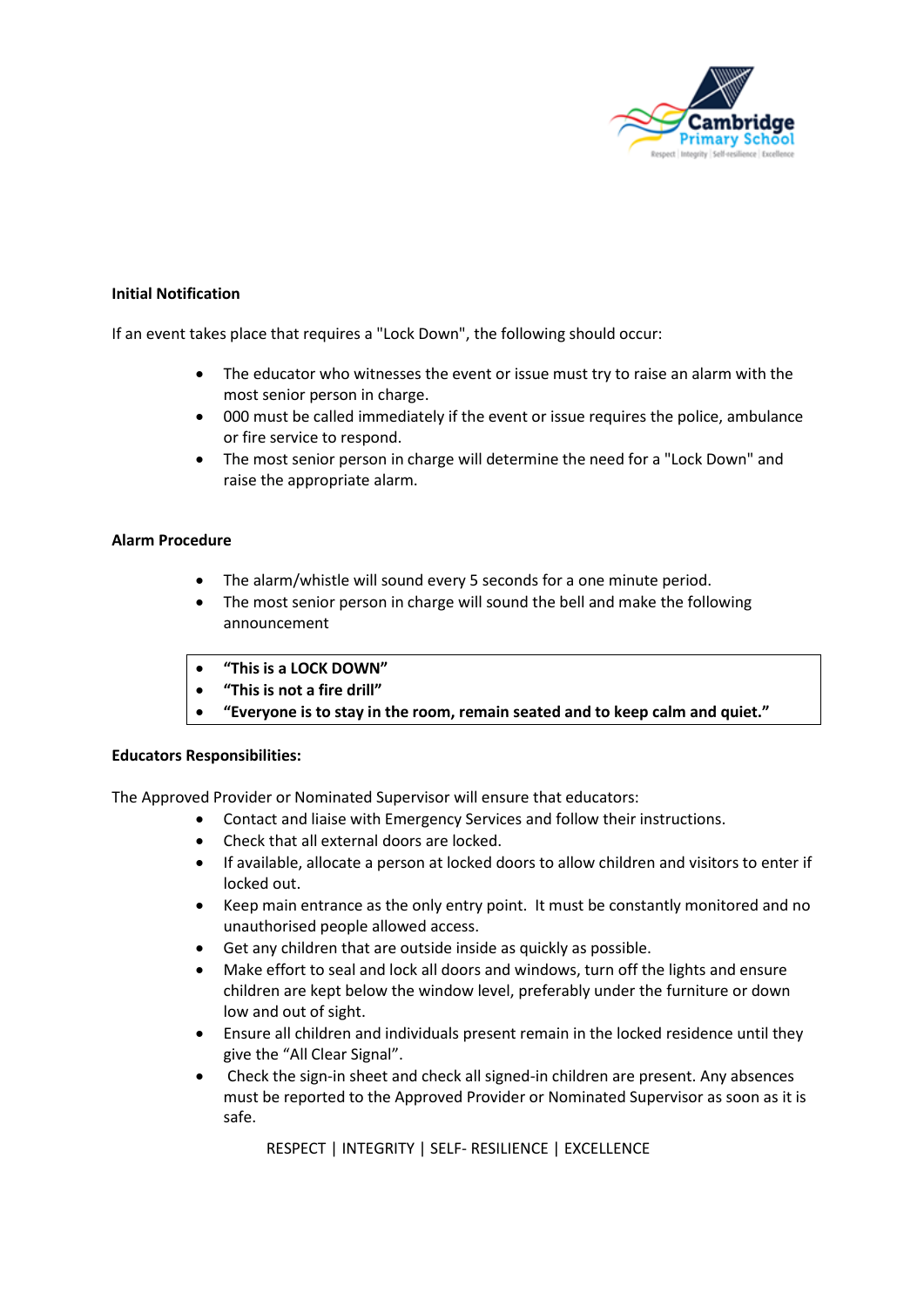

- Divert parents from the children's service.
- Ensure a telephone line is kept free.
- If possible, have a person wait at the main entry to the children's service to guide Emergency Services personnel.
- Await advice from emergency services personnel that the emergency is over.
- When it is safe give an All Clear Signal (see below)".

#### **All Clear Signal**

The All Clear Signal is as follows:

- The most senior person in charge will sound the service's alarm/ blow a whistle for 5 seconds.
- The most senior person in charge will then say, "The Lock Down has now ended. Everyone follow me and the educators in an orderly manner".

#### **Actions after lockdown**

The Approved Provider or Nominated Supervisor will:

- Advise parents the emergency is over.
- Determine if there is any specific information staff, children and visitors need to know.
- Ensure any children, staff or visitors with medical or other needs are supported.
- Print and issue pre-prepared parent letters and give these to children to take home.
- Follow up with any children, staff or visitors who need support.
- Seek support from the Manager, Operations and Emergency Management at the DEECD region as required.
- Notify the Department of incident as set out in our Incident, Injury, Trauma and Illness Policy.

### **Sources**

**National Quality Standard Education and Care Services National Regulations Occupational Health and Safety Act 2004 Emergency Management Act 1986 Guide to Developing an Emergency Management Plan by DEECD Victoria** 

### **Review**

RESPECT | INTEGRITY | SELF- RESILIENCE | EXCELLENCE